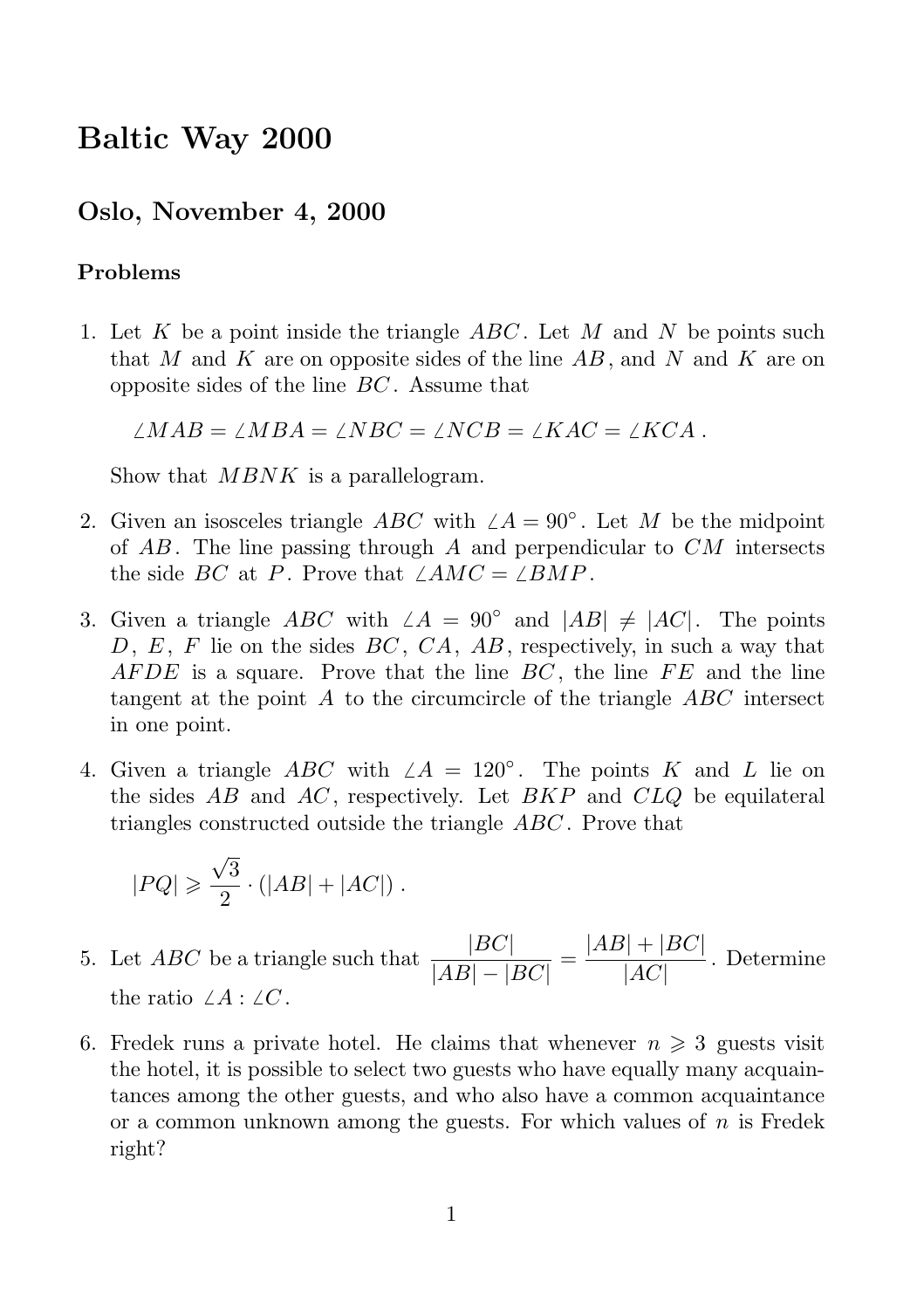(Acquaintance is a symmetric relation.)

- 7. In a  $40 \times 50$  array of control buttons, each button has two states: ON and OFF. By touching a button, its state and the states of all buttons in the same row and in the same column are switched. Prove that the array of control buttons may be altered from the all-OFF state to the all-ON state by touching buttons successively, and determine the least number of touches needed to do so.
- 8. Fourteen friends met at a party. One of them, Fredek, wanted to go to bed early. He said goodbye to 10 of his friends, forgot about the remaining 3, and went to bed. After a while he returned to the party, said goodbye to 10 of his friends (not necessarily the same as before), and went to bed. Later Fredek came back a number of times, each time saying goodbye to exactly 10 of his friends, and then went back to bed. As soon as he had said goodbye to each of his friends at least once, he did not come back again. In the morning Fredek realised that he had said goodbye a different number of times to each of his thirteen friends! What is the smallest possible number of times that Fredek returned to the party?
- 9. There is a frog jumping on a  $2k \times 2k$  chessboard, composed of unit squares. The frog's jumps are of length  $\sqrt{1 + k^2}$  and they carry the frog from the center of a square to the center of another square. Some m squares of the board are marked with an  $\times$ , and all the squares into which the frog can jump from an  $\times$ 'd square (whether they carry an  $\times$  or not) are marked with an  $\circ$ . There are  $n \circ 'd$  squares. Prove that  $n \geq n$ .
- 10. Two positive integers are written on the blackboard. Initially, one of them is 2000 and the other is smaller than 2000. If the arithmetic mean m of the two numbers on the blackboard is an integer, the following operation is allowed: one of the two numbers is erased and replaced by  $m$ . Prove that this operation cannot be performed more than ten times. Give an example where the operation can be performed ten times.
- 11. A sequence of positive integers  $a_1, a_2, \ldots$  is such that for each m and n the following holds: if m is a divisor of n and  $m < n$ , then  $a_m$  is a divisor of  $a_n$  and  $a_m < a_n$ . Find the least possible value of  $a_{2000}$ .
- 12. Let  $x_1, x_2, \ldots, x_n$  be positive integers such that no one of them is an initial fragment of any other (for example, 12 is an initial fragment of  $12$ ,  $125$  and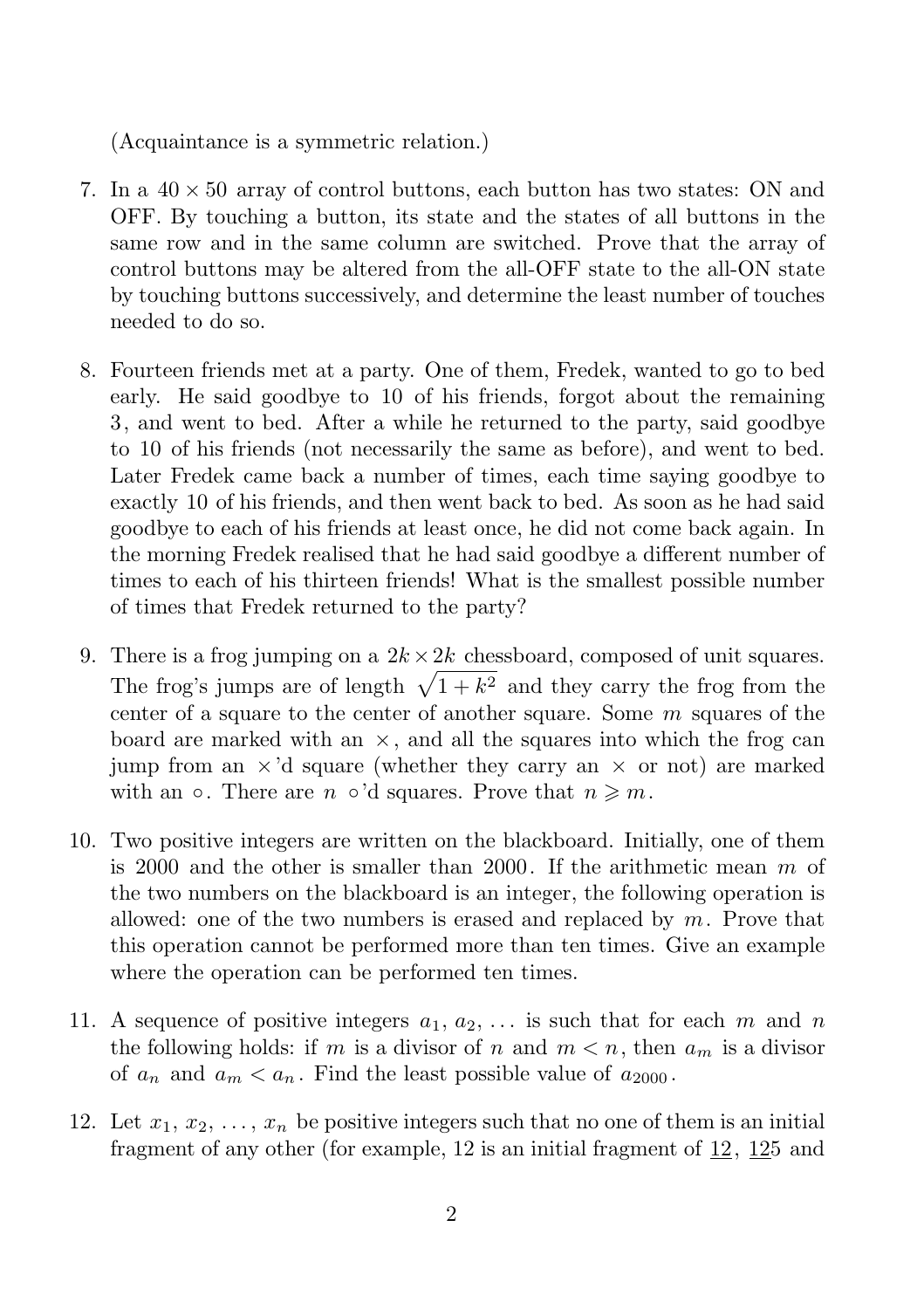12405). Prove that

$$
\frac{1}{x_1} + \frac{1}{x_2} + \dots + \frac{1}{x_n} < 3 \; .
$$

- 13. Let  $a_1, a_2, \ldots, a_n$  be an arithmetic progression of integers such that i divides  $a_i$  for  $i = 1, 2, ..., n-1$  and n does not divide  $a_n$ . Prove that n is a power of a prime.
- 14. Find all positive integers n such that n is equal to 100 times the number of positive divisors of  $n$ .
- 15. Let  $n$  be a positive integer not divisible by 2 or 3. Prove that for all integers k, the number  $(k+1)^n - k^n - 1$  is divisible by  $k^2 + k + 1$ .
- 16. Prove that for all positive real numbers  $a, b, c$  we have

$$
\sqrt{a^2 - ab + b^2} + \sqrt{b^2 - bc + c^2} \ge \sqrt{a^2 + ac + c^2}.
$$

17. Find all real solutions to the following system of equations:

 $\sqrt{ }$  $\int$  $\overline{a}$  $x + y + z + t = 5$  $xy + yz + zt + tx = 4$  $xyz + yzt + ztx + txy = 3$  $xyzt = -1$ 

18. Determine all positive real numbers  $x$  and  $y$  satisfying the equation

$$
x + y + \frac{1}{x} + \frac{1}{y} + 4 = 2 \cdot (\sqrt{2x + 1} + \sqrt{2y + 1}).
$$

19. Let  $t \geqslant \frac{1}{2}$  $\frac{1}{2}$  be a real number and *n* a positive integer. Prove that

$$
t^{2n} \geqslant (t-1)^{2n} + (2t-1)^n.
$$

20. For every positive integer  $n$ , let

$$
x_n = \frac{(2n+1)\cdot(2n+3)\cdot\cdots\cdot(4n-1)\cdot(4n+1)}{2n\cdot(2n+2)\cdot\cdots\cdot(4n-2)\cdot4n}.
$$

Prove that  $\frac{1}{4n} < x_n - \sqrt{2} < \frac{2}{n}$  $\frac{1}{n}$ .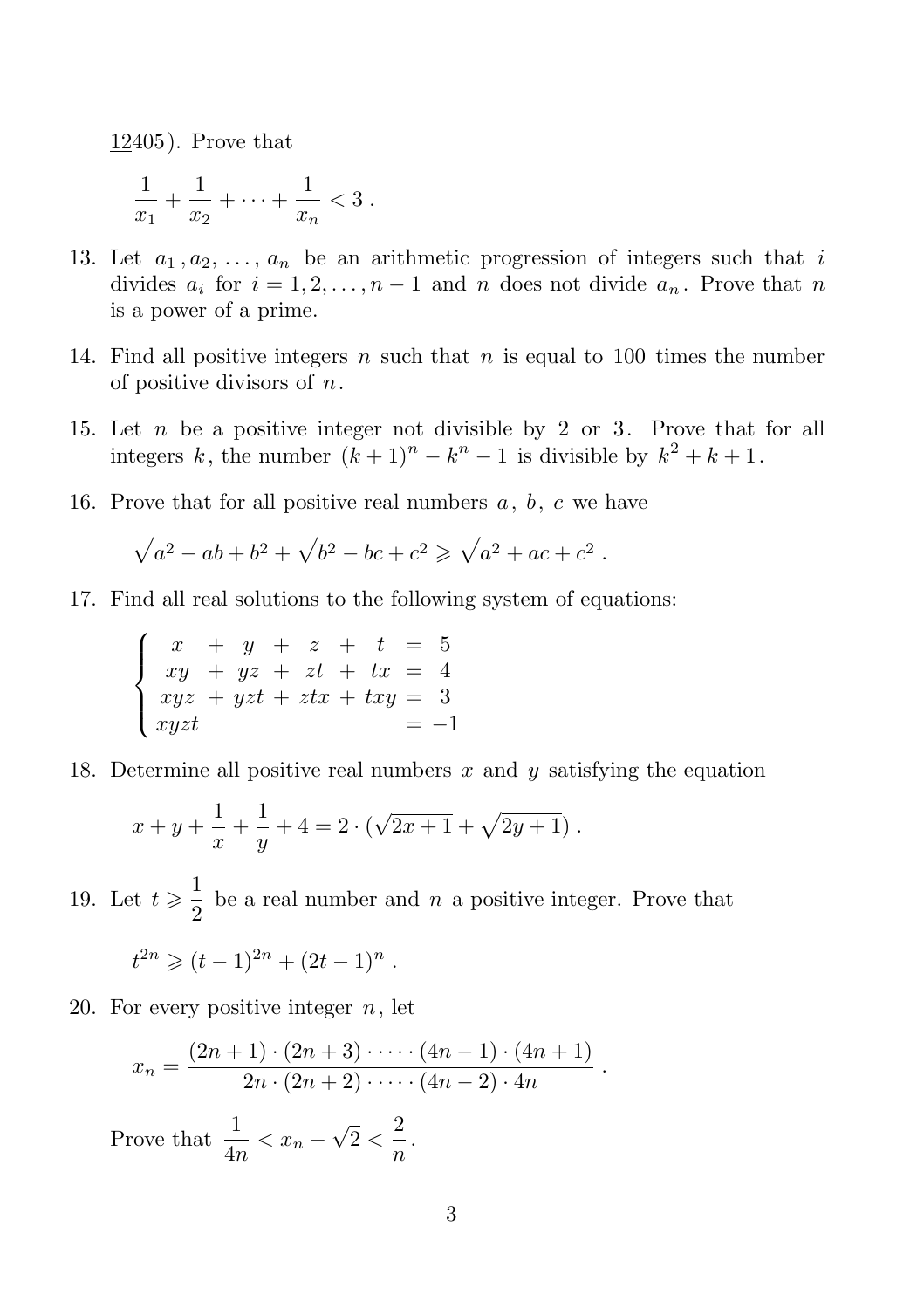# Solutions

1. Denote  $\angle MAB = \angle MBA = \cdots = \alpha$ . Then

 $(MAK \rightarrow UDAC \rightarrow DAO$ 

$$
\angle MAN = \alpha + (\angle BAC - \alpha) = \angle BAC,
$$
  

$$
\frac{|AM|}{|AM|} = \frac{1}{\sqrt{MN}} \quad \text{and} \quad \frac{|AK|}{|AM|} = \frac{1}{\sqrt{MN}} \quad \text{(see Figure)}
$$

 $\frac{|AM|}{|AB|} = \frac{1}{2 \cos \theta}$  $rac{1}{2 \cos \alpha}$  and  $rac{|AK|}{|AC|}$  $\frac{|AK|}{|AC|} = \frac{1}{2 \cos \theta}$  $\frac{1}{2 \cos \alpha}$  (see Figure 1). Hence the triangles MAK and BAC are similar, implying  $|MK| = \frac{|BC|}{2 \cos \theta}$  $\frac{2 \cos \alpha}{2 \cos \alpha}$ . Since  $|BN| = \frac{|BC|}{2\cos \theta}$  $\frac{1280}{2 \cos \alpha}$ , we have  $|MK| = |BN|$ . Similarly we can show that  $|BM| = |NK|$ , and the result follows.



2. Choose the point K such that  $ABKC$  is a square. Let N be the point of intersection of  $AP$  and  $BK$  (see Figure 2). Since the lines  $AN$  and  $CM$ are perpendicular,  $N$  is the midpoint of  $BK$ . Moreover, triangles  $AMC$ and BNA are congruent, which gives

$$
\angle AMC = \angle BNA. \tag{1}
$$

Since  $|BM| = |BN|$  and  $\angle MBP = \angle NBP$ , it follows that triangles MBP and NBP are congruent. This implies that

$$
\angle BMP = \angle BNP. \tag{2}
$$

Combining (1) ja (2) yields the required equality.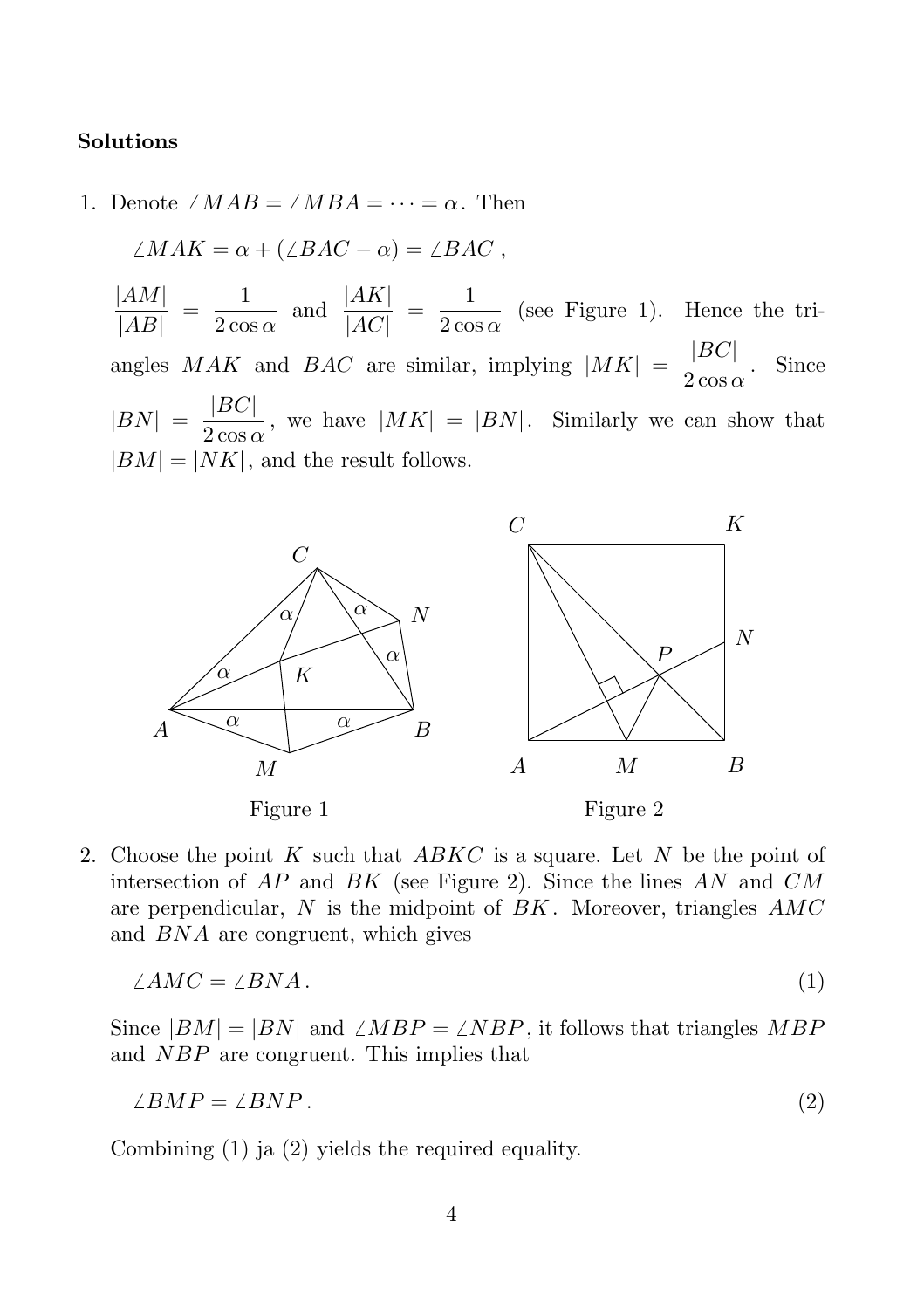3. Let  $BC$  and  $FE$  meet at P (see Figure 3). It suffices to show that the line AP is tangent to the circumcircle of the triangle ABC.



Figure 3

Since  $FE$  is the axis of symmetry of the square  $AFDE$ , we have  $\angle APE = \angle BPF$ . Moreover,  $\angle AEP = 135^\circ = \angle BFP$ . Hence triangles APE and BPF are similar, and  $\angle CAP = \angle ABC$ , i.e. the line AP is tangent to the circumcircle of ABC.

4. Since  $\angle ABC + \angle ACB = 60^\circ$ , the lines BP and CQ are parallel. Let X and  $Y$  be the feet of perpendiculars from  $A$  to  $BP$  and  $CQ$ , respectively (see Figure 4). Then  $|AX|$  =  $\sqrt{3}$  $\frac{1}{2}$ |AB| and  $|AY|$  =  $\sqrt{3}$  $\frac{1}{2}$ |AC|. Since the points  $X$ ,  $A$  and  $Y$  are collinear, we get

$$
|PQ| \geqslant |XY| = \frac{\sqrt{3}}{2}(|AB|+|AC|)\,.
$$



Figure 4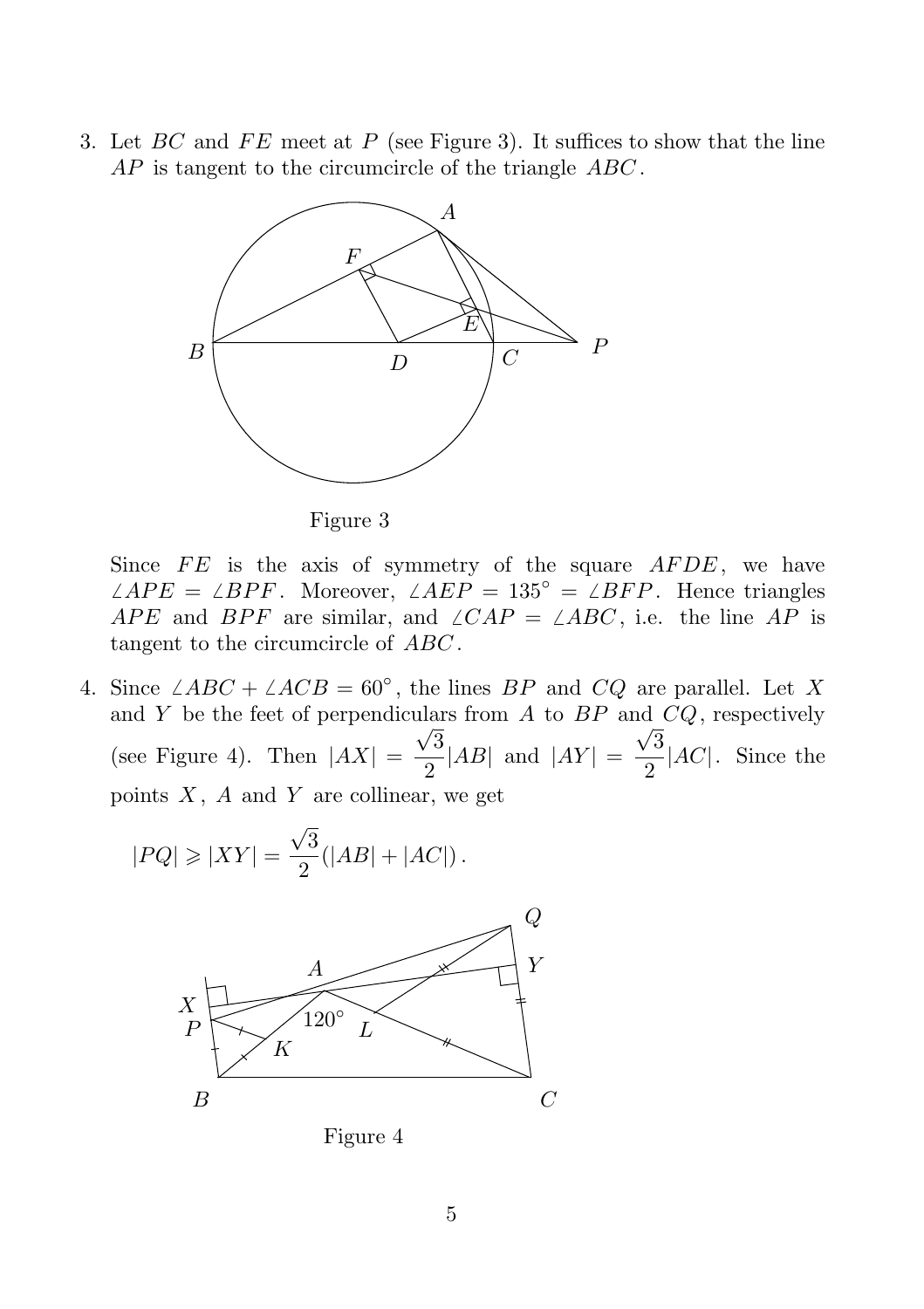#### 5. Answer: 1 : 2.

Denote  $|BC| = a$ ,  $|AC| = b$ ,  $|AB| = c$ . The condition  $\frac{a}{c-a} = \frac{c+a}{b}$ b implies  $c^2 = a^2 + ab$  and

$$
\frac{c}{a+b} = \frac{a}{c} \; .
$$

Let D be a point on AB such that  $|BD| = \frac{a}{a+b}$  $\frac{a}{a+b} \cdot c$  (see Figure 5). Then

$$
\frac{|BD|}{|BC|} = \frac{c}{a+b} = \frac{a}{c} = \frac{|BC|}{|BA|},
$$

so triangles *BCD* and *BAC* are similar, implying  $\angle BCD = \angle BAC$ . Also,  $|AC|$  $\frac{|AC|}{|BC|} = \frac{|AD|}{|BD|}$  $|BD|$ yields  $\frac{|BC|}{|BD|}$  $\frac{|BC|}{|BD|} = \frac{|AC|}{|AD|}$  $\sqrt{|AD|}$ , and hence by the bisector theorem CD is the bisector of  $\angle BCA$ . So the ratio asked for is 1 : 2.



Figure 5

#### 6. Answer: Fredek is right for all  $n \neq 4$ .

Suppose that any two guests of Fredek having the same number of acquaintances have neither a common acquaintance nor a common unknown. From the set K of Fredek's guests choose any two guests A and B having the same number of acquaintances (the existence of such two guests follows from the pigeonhole principle). It then follows from our assumption that A and *B* have both either  $\frac{1}{2}n$  or  $\frac{1}{2}$  $\frac{1}{2}n-1$  acquaintances in K, depending on whether  $A$  and  $B$  are acquainted or not. This proves in particular that for any odd  $n$  Fredek is right.

Assume now that *n* is even, and  $n \geq 6$ . Choose from  $\mathcal{K} \setminus \{A, B\}$  two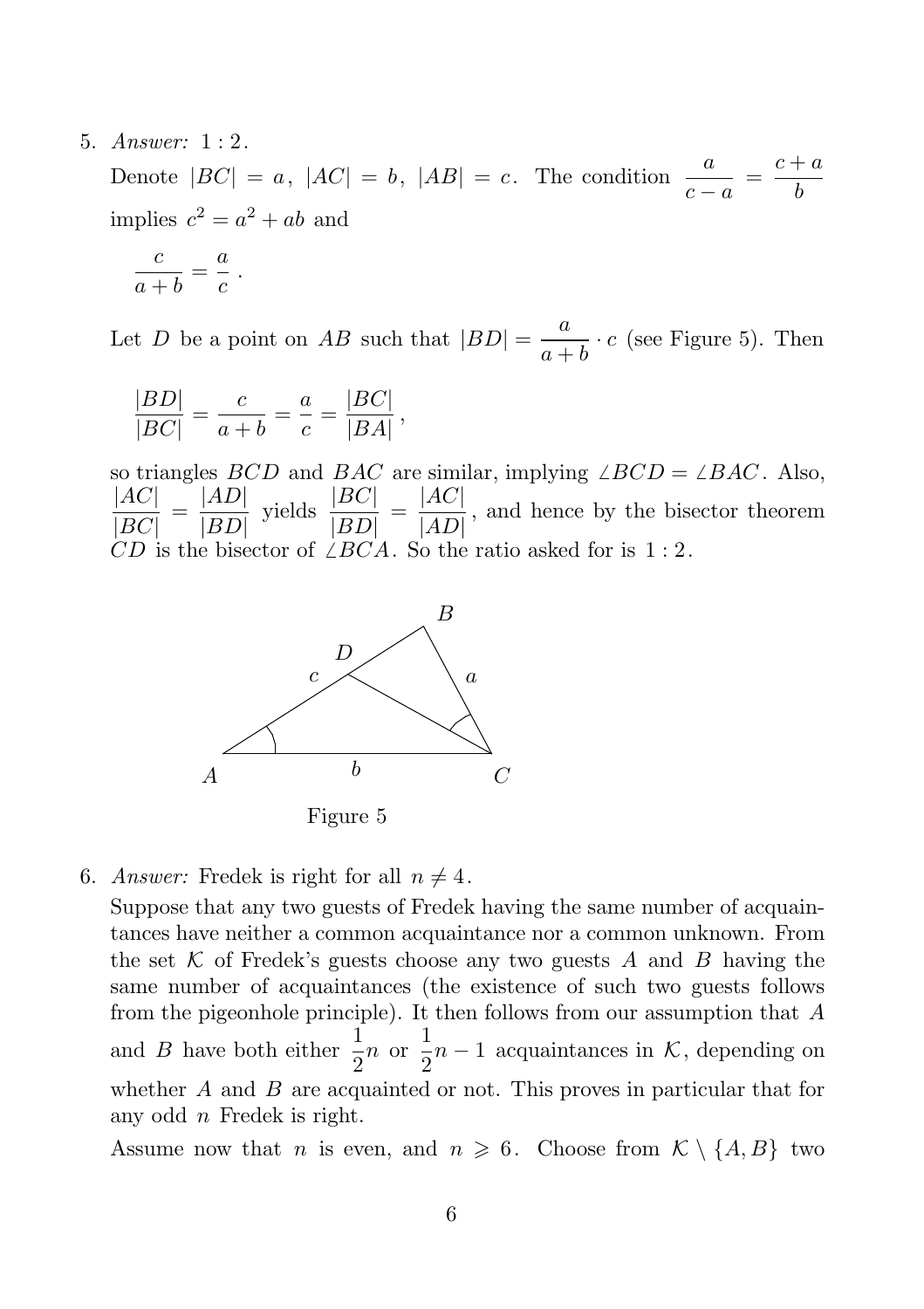guests C, D with the same number of acquaintances in  $\mathcal{K} \setminus \{A, B\}$ . Since every guest in  $\mathcal{K} \setminus \{A, B\}$  is acquaintance either with A or with B but not with both, C and D have the same number of acquaintances in  $K$ , which implies that they both have either  $\frac{1}{2}n$  or  $\frac{1}{2}$  $\frac{1}{2}n-1$  acquaintances in K.

Finally, choose from  $\mathcal{K}\backslash\{A, B, C, D\}$  two guests E, F with the same number of acquaintances in  $\mathcal{K} \setminus \{A, B, C, D\}$  (this is possible as  $n \geq 6$ ). Since every guest in  $\mathcal{K} \setminus \{A, B, C, D\}$  has exactly two acquaintances in the set  ${A, B, C, D}$ , the guests E and F have the same number of acquaintances in K, which means that they both have either  $\frac{1}{2}n$  or  $\frac{1}{2}$  $\frac{1}{2}n-1$  acquaintances in  $K$ . Thus at least four people among  $A, B, C, D, E, F$  have the same number of acquaintances in  $K$ . Select any three of these four guests – then one of these three is either a common acquaintance or a common unknown for the other two.

For  $n = 4$  Fredek is not right. The diagram on Figure 6 gives the counterexample (where points indicate guests and lines show acquaintances).



Figure 6

#### 7. Answer: 2000.

Altering the state from all-OFF to all-ON requires that the state of each button is changed an odd number of times. This is achieved by touching each button once. We prove that the desired result cannot be achieved if some button is never touched. In order to turn this button ON, the total number of touches of the other buttons in its row and column must be odd. Hence either the other buttons in its row or in its column  $-$  say, in its row — must be touched an odd number of times altogether. In order to change the state of each of these (odd number of) buttons an odd number of times, the total number of touches of all the other buttons on the panel (i.e. outside of the selected row) must be even. But then we have an even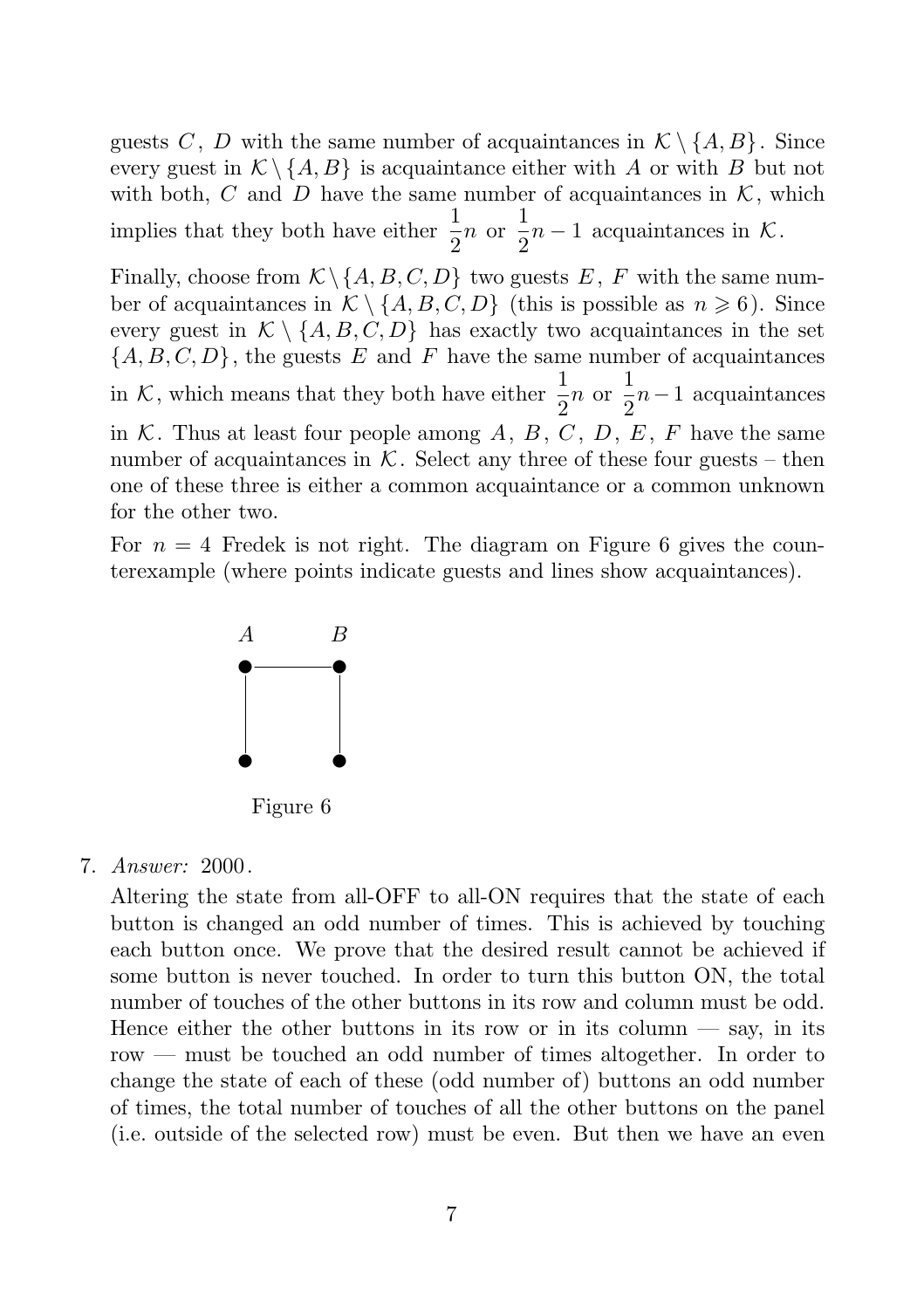total number of state changes for the (odd number of) other buttons in the selected column, whereas an odd number is required to alter the state of all these buttons. Hence the minimal number of touches is  $40 \cdot 50 = 2000$ .

8. Answer: Fredek returned at least 32 times.

Assume Fredek returned k times, i.e. he was saying good-bye  $k+1$  times to his friends. There exists a friend of Fredek, call him  $X_{13}$ , about whom Fredek forgot k times in a row, starting from the very first time – otherwise Fredek would have come back less than k times.

Consider the remaining friends of Fredek:  $X_1, X_2, \ldots, X_{12}$ . Assume that Fredek forgot  $x_j$  times about each friend  $X_j$ . Since Fredek forgot a different number of times about each of his friends, so we can assume w.l.o.g. that  $x_j \geq j-1$  for  $j = 1, 2, ..., 12$ . Since  $X_{13}$  was forgotten by Fredek k times, and since Fredek forgot about exactly three of his friends each time, we have

$$
3(k + 1) = x_1 + x_2 + x_3 + \dots + x_{12} + k \ge 0
$$
  
\n
$$
\ge 0 + 1 + 2 + 3 + \dots + 11 + k = 0
$$
  
\n
$$
= 66 + k.
$$

Therefore  $2k \ge 63$ , which gives  $k \ge 32$ .

It is possible that Fredek returned 32 times, i.e. he was saying good-bye 33 times to his friends. The following table shows this. The  $i$ -th column displays the three friends Fredek forgot while saying good-bye for the  $i$ -th time (i.e. *before* his *i*-th return). For simplicity we write j in place of  $X_j$ .

13 . . . 13 13 13 . . . 13 13 . . . 13 13 13 13 13 13 13 13 11 11 . . . 11 11 8 . . . 8 7 . . . 7 7 4 4 4 4 3 3 3 10 . . . 10 | {z } 10 9 9 . . . 9 | {z } 8 6 . . . 6 | {z } 6 5 5 5 5 5 2 2 1

9. Label the squares by pairs of integers  $(i, j)$  where  $1 \leq i, j \leq 2k$ . Let L be the set of all such pairs. Define a function  $f: L \to L$  by

$$
f(i,j) = \begin{cases} (i+1,j+k) & \text{for } i \text{ odd and } j \leq k, \\ (i-1,j+k) & \text{for } i \text{ even and } j \leq k, \\ (i+1,j-k) & \text{for } i \text{ odd and } j > k, \\ (i-1,j-k) & \text{for } i \text{ even and } j > k. \end{cases}
$$

It is easy to see that f is one-to-one. Let  $X \subset L$  be the set of  $\times$ 'd squares and  $O \subset L$  the set of ∘'d squares. Since the distance from  $(i, j)$  to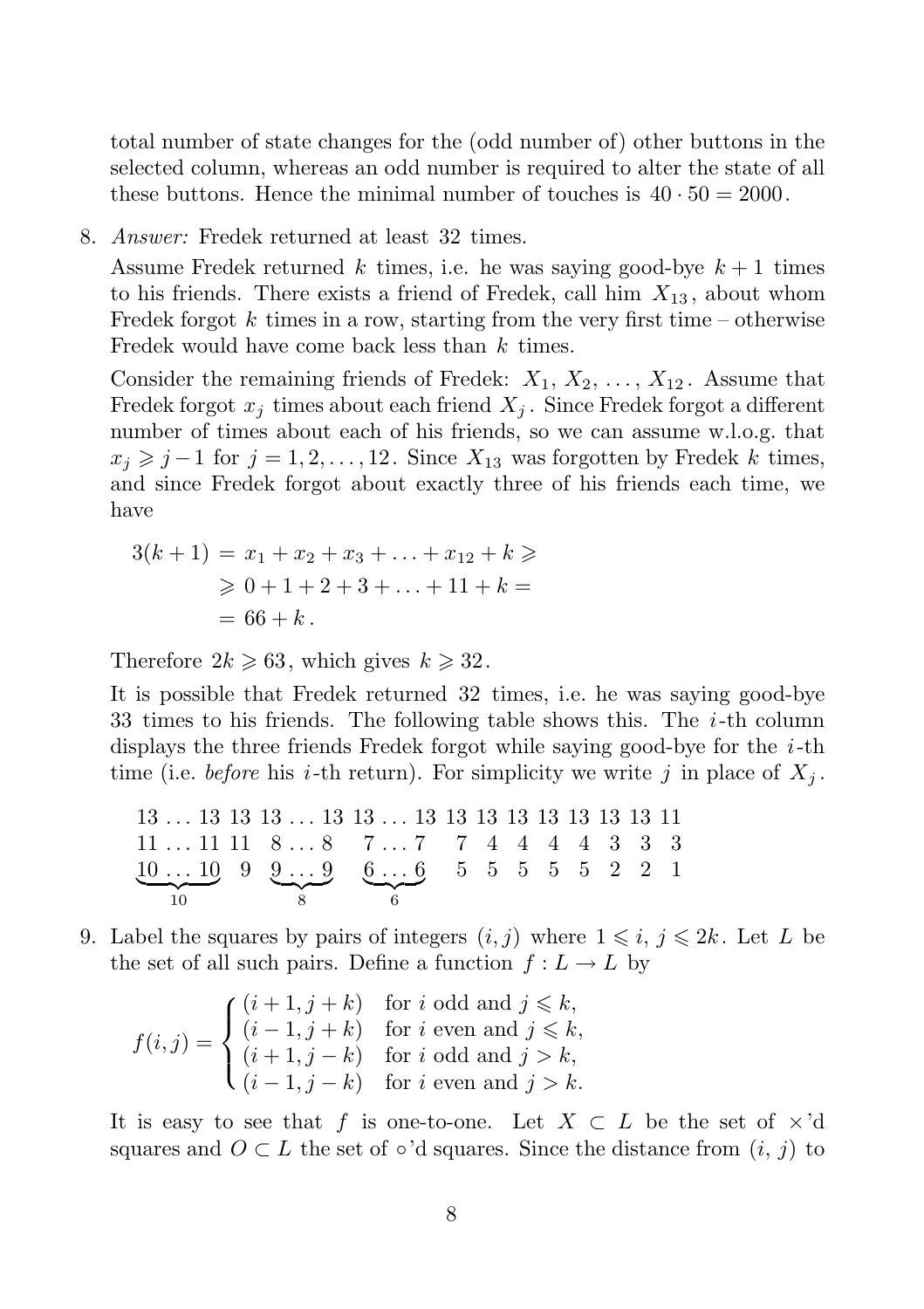$(i \pm 1, j \pm k)$  is  $\sqrt{1 + k^2}$ , we have  $f(i, j) \in O$  for every  $(i, j) \in X$ . Now, since f is one-to-one, the number of elements in  $f(S)$  is the same as the number of elements in S. As  $f(X) \subset O$ , the number of elements in X is at most the number of elements in  $O$ , or  $m \leq n$ .

- 10. Each time the operation is performed, the difference between the two numbers on the blackboard will become one half of its previous value (regardless of which number was erased). The mean value of two integers is an integer if and only if their difference is an even number. Suppose the initial numbers were  $a = 2000$  and b. It follows that the operation can be performed n times if and only if  $a - b$  is of the form  $2^n u$ . This shows that  $n \leq 10$  since  $2^{11} > 2000$ . Choosing  $b = 976$  so that  $a - b = 1024 = 2^{10}$ , the operation can be performed 10 times.
- 11. Answer: 128.

Let d denote the least possible value of  $a_{2000}$ . We shall prove that  $d = 128$ . Clearly the sequence defined by  $a_1 = 1$  and  $a_n = 2^{\alpha_1 + \alpha_2 + \cdots + \alpha_k}$  for  $n = p_1^{\alpha_1} p_2^{\alpha_2} \cdot \cdots \cdot p_k^{\alpha_k}$  has the required property. Since  $2000 = 2^4 \cdot 5^3$ , we have  $a_{2000} = 2^{4+3} = 128$  and therefore  $d \le 128$ .

Note that in the sequence  $1 < 5 < 25 < 125 < 250 < 500 < 1000 < 2000$ each term is divisible by the previous one. As  $a_1 \geq 1$  it follows that

$$
a_{2000} \ge 2 \cdot a_{1000} \ge 2^2 \cdot a_{500} \ge 2^3 \cdot a_{250} \ge \ldots \ge 2^7 \cdot a_1 \ge 2^7 = 128
$$
.

12. Let  $\{y_1, \ldots, y_k\} \subset \{x_1, \ldots, x_n\}$  be a subset of numbers with the maximal number of digits, and differing from one another only by their last digits:  $y_1 = \overline{y\alpha_1}$ ,  $y_2 = \overline{y\alpha_2}$ , ...,  $y_k = \overline{y\alpha_k}$  (here  $\overline{y\alpha_i}$  denotes the number consisting of y as its initial fragment and  $\alpha_i$  as its last digit). Then we have

$$
\frac{1}{y_1} + \ldots + \frac{1}{y_k} \leqslant \frac{1}{y_0} + \ldots + \frac{1}{y_9} < 10 \cdot \frac{1}{y_0} = \frac{1}{y} \, .
$$

Let's replace all numbers  $y_1, y_2, \ldots, y_k$  by a single y in the set  $\{x_1, \ldots, x_n\}$ . Then the obtained set of numbers still has the property mentioned in the statement of the problem, and the sum of their reciprocals does not decrease. Continuing to reduce the given set of numbers in the same way, we finally obtain

$$
\frac{1}{x_1} + \frac{1}{x_2} + \dots + \frac{1}{x_n} \leqslant \frac{1}{1} + \frac{1}{2} + \dots + \frac{1}{9} < 3 \, .
$$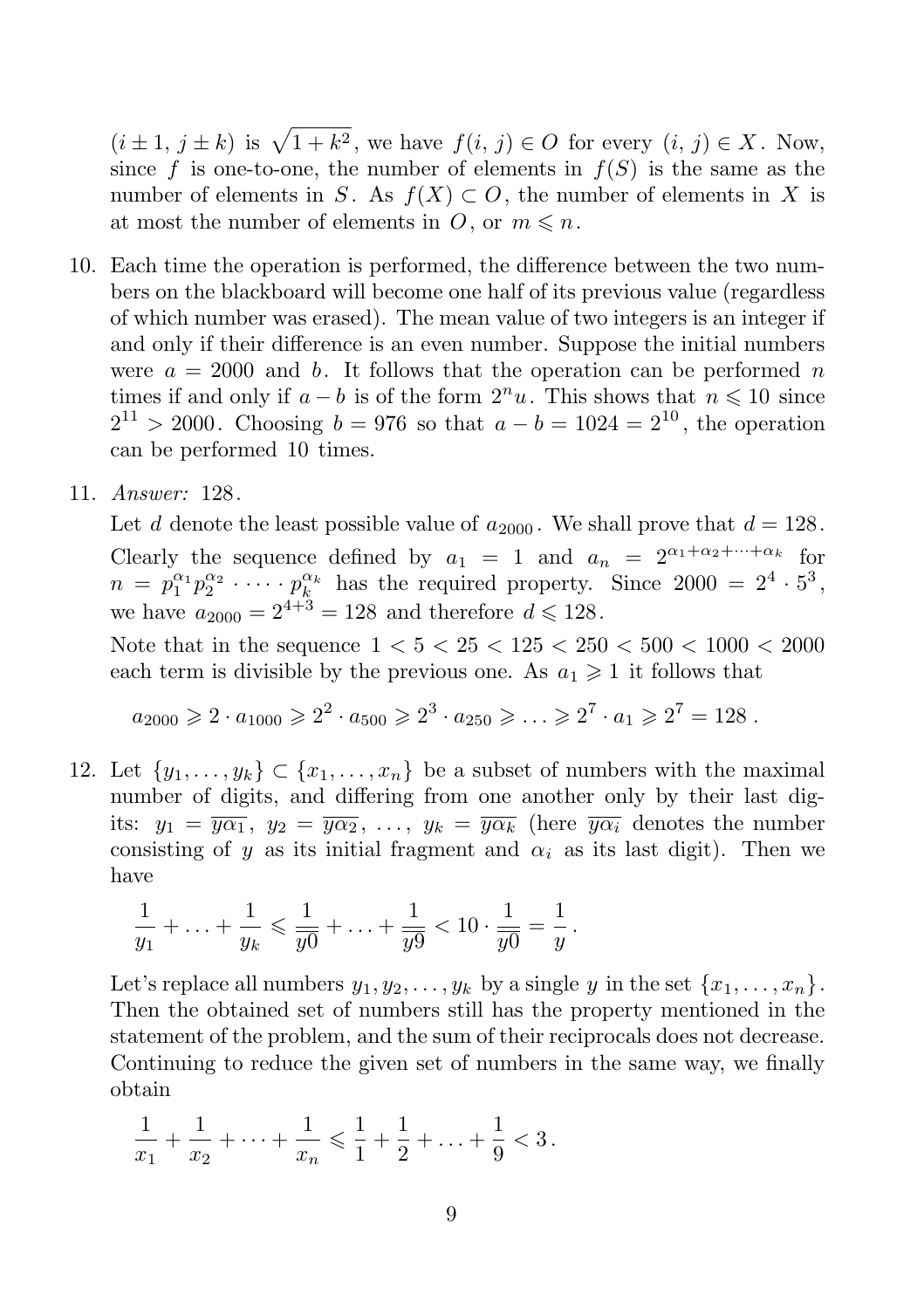13. Assume  $a_i = k + di$  for  $i = 1, 2, ..., n$ . Then k is a multiple of every  $i \in \{1, 2, \ldots, n-1\}$  but not a multiple of n. If  $n = ab$  with  $a, b > 1$  and  $gcd(a, b) = 1$ , then k is divisible by both a and b, but not by n, which is a contradiction. Hence,  $n$  has only one prime factor.

### 14. *Answer*: 2000 is the only such integer.

Let  $d(n)$  denote the number of positive divisors of n and  $p \triangleright n$  denote the exponent of the prime  $p$  in the canonical representation of  $n$ . Let  $\delta(n) = \frac{n}{\kappa}$  $\frac{n}{d(n)}$ . Using this notation, the problem reformulates as follows: Find all positive integers n such that  $\delta(n) = 100$ .

Lemma: Let n be an integer and m its proper divisor. Then  $\delta(m) \leq \delta(n)$ and the equality holds if and only if m is odd and  $n = 2m$ .

*Proof.* Let  $n = mp$  for a prime p. By the well-known formula

$$
d(n)=\prod_p(1+p\triangleright n)
$$

we have

$$
\frac{\delta(n)}{\delta(m)} = \frac{n}{m} \cdot \frac{d(m)}{d(n)} = p \cdot \frac{1 + p \triangleright m}{1 + p \triangleright n} = p \cdot \frac{p \triangleright n}{1 + p \triangleright n} \geqslant 2 \cdot \frac{1}{2} = 1,
$$

hence  $\delta(m) \leq \delta(n)$ . It is also clear that equality holds if and only if  $p = 2$ and  $p \triangleright n = 1$ , i.e. m is odd and  $n = 2m$ .

For the general case  $n = ms$  where  $s > 1$  is an arbitrary positive integer, represent s as a product of primes. By elementary induction on the number of factors in the representation we prove  $\delta(m) \leq \delta(n)$ . The equality can hold only if all factors are equal to 2 and the number  $m$  as well as any intermediate result of multiplying it by these factors is odd, i.e. the representation of s consists of a single prime 2, which gives  $n = 2m$ . This proves the lemma.

Now assume that  $\delta(n) = 100$  for some n, i.e.  $n = 100 \cdot d(n) = 2^2 \cdot 5^2 \cdot d(n)$ . In the following, we estimate the exponents of primes in the canonical representation of  $n$ , using the fact that 100 is a divisor of  $n$ .

(1) Observe that  $\delta(2^7 \cdot 5^2) = \frac{2^5 \cdot 100}{8 \cdot 3}$  $\frac{6 \cdot 100}{8 \cdot 3} = \frac{3200}{24}$  $\frac{200}{24}$  > 100. Hence  $2 \triangleright n \leq 6$ , since otherwise  $2^7 \cdot 5^2$  divides *n* and, by the lemma,  $\delta(n) > 100$ .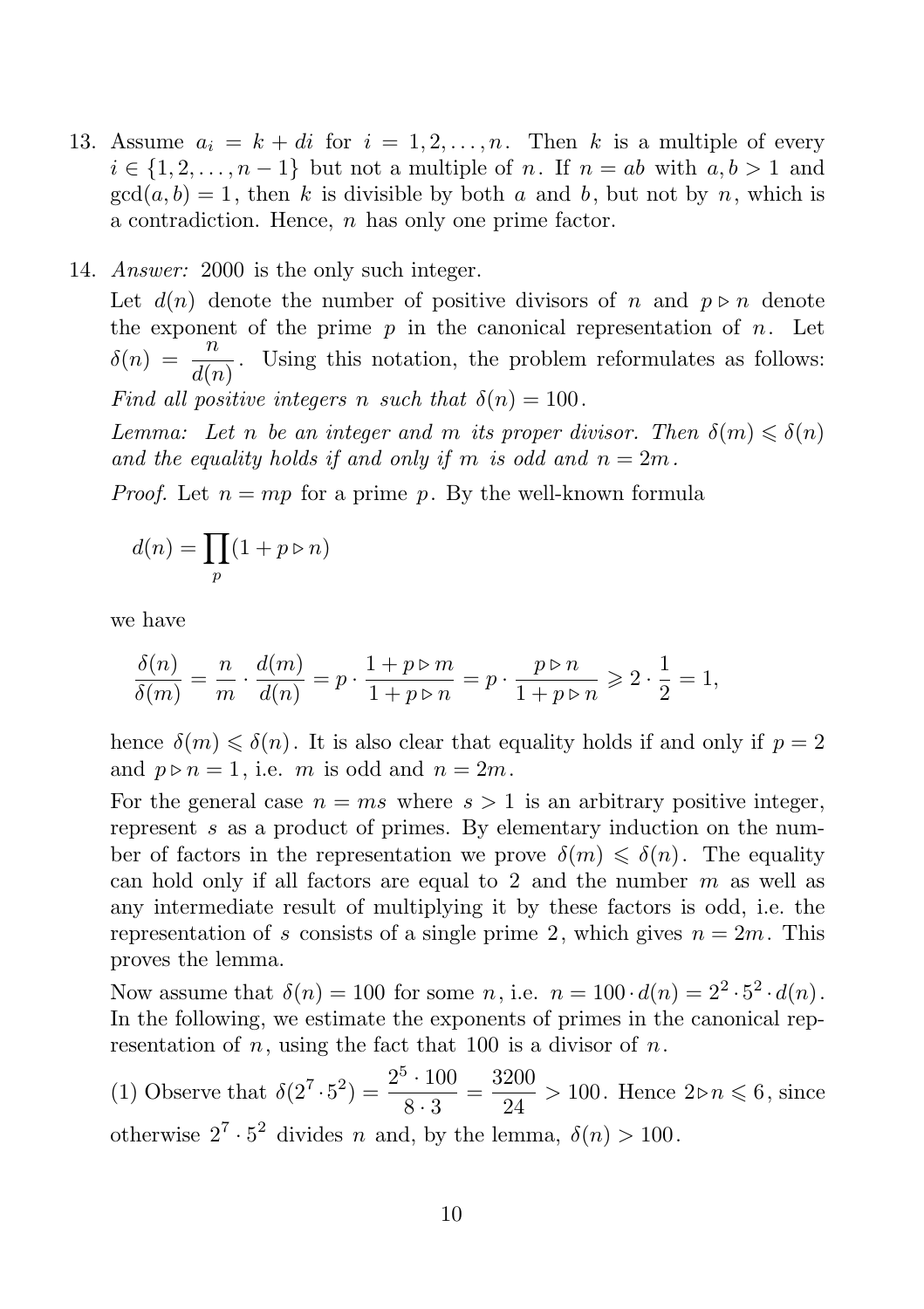(2) Observe that  $\delta(2^2 \cdot 5^4) = \frac{5^2 \cdot 100}{3 \cdot 5}$  $rac{2 \cdot 100}{3 \cdot 5} = \frac{2500}{15}$  $\frac{600}{15}$  > 100. Hence  $5 \triangleright n \leqslant 3$ , since otherwise  $2^2 \cdot 5^4$  divides *n* and, by the lemma,  $\delta(n) > 100$ .

(3) Observe that  $\delta(2^2 \cdot 5^2 \cdot 3^4) = \frac{3^4 \cdot 100}{3 \cdot 3 \cdot 5}$  $rac{3^4 \cdot 100}{3 \cdot 3 \cdot 5} = \frac{8100}{45}$  $\frac{100}{45} > 100$ . Hence  $3 \triangleright n \leq 3$ , since otherwise  $2^2 \cdot 5^2 \cdot 3^4$  divides n and, by the lemma,  $\delta(n) > 100$ . (4) Take a prime  $q > 5$  and an integer  $k \geq 4$ . Then

$$
\delta(2^2 \cdot 5^2 \cdot q^k) = \frac{2^2 \cdot 5^2 \cdot q^k}{d(2^2 \cdot 5^2 \cdot q^k)} = \frac{2^2 \cdot 5^2 \cdot q^k}{d(2^2 \cdot 5^2 \cdot 3^k)} > \frac{2^2 \cdot 5^2 \cdot 3^k}{d(2^2 \cdot 5^2 \cdot 3^k)} =
$$
  
=  $\delta(2^2 \cdot 5^2 \cdot 3^k) > 100.$ 

Hence, similarly to the previous cases, we get  $q \triangleright n \leq 3$ .

(5) If a prime  $q > 7$  divides n, then q divides  $d(n)$ . Thus q divides  $1 + p \triangleright n$  for some prime p. But this is impossible because, as the previous cases showed,  $p \triangleright n \leq 6$  for all p. So n is not divisible by primes greater than 7.

(6) If 7 divides n, then 7 divides  $d(n)$  and hence divides  $1 + p \triangleright n$  for some prime p. By  $(1)$ – $(4)$ , this implies  $p = 2$  and  $2 \triangleright n = 6$ . At the same time, if  $2 \triangleright n = 6$ , then 7 divides  $d(n)$  and n. So 7 divides n if and only if  $2 \triangleright n = 6$ . Since  $\delta(2^6 \cdot 5^2 \cdot 7) = \frac{2^4 \cdot 7 \cdot 100}{7 \cdot 3 \cdot 2}$  $\frac{1 \cdot 7 \cdot 100}{7 \cdot 3 \cdot 2} = \frac{11200}{42}$  $\frac{42}{42}$  > 100, both of these conditions cannot hold simultaneously. So  $n$  is not divisible by 7 and  $2 \triangleright n \leqslant 5$ .

(7) If  $5 \triangleright n = 3$ , then 5 divides  $d(n)$  and hence divides  $1 + p \triangleright n$  for some prime p. By (1)–(4), this implies  $p = 2$  and  $2 \triangleright n = 4$ . At the same time, if  $2 \triangleright n = 4$ , then 5 divides  $d(n)$ ,  $5^3$  divides n and, by (2),  $5 \triangleright n = 3$ . So  $5 \triangleright n = 3$  if and only if  $2 \triangleright n = 4$ . Since  $\delta(2^4 \cdot 5^3) = \frac{2^2 \cdot 5 \cdot 100}{5 \cdot 4}$  $\frac{3}{5 \cdot 4}$  = 100, we

find that  $n = 2^4 \cdot 5^3 = 2000$  satisfies the required condition. On the other hand, if  $2 \triangleright n = 4$  and  $5 \triangleright n = 3$  for some  $n \neq 2000$ , then  $n = 2000s$  for some  $s > 1$  and, by the lemma,  $\delta(n) > 100$ .

(8) The case  $5 \triangleright n = 2$  has remained. By (7), we have  $2 \triangleright n \neq 4$ , so  $2 \triangleright n \in \{2,3,5\}$ . The condition  $5 \triangleright n = 2$  implies that 3 divides  $d(n)$ and n, thus  $3 \triangleright n \in \{1,2,3\}$ . If  $2 \triangleright n = 3$ , then  $d(n)$  is divisible by 2 but not by 4. At the same time  $2 \triangleright n = 3$  implies  $3 + 1 = 4$  divides  $d(n)$ , a contradiction. Thus  $2 \triangleright n \in \{2, 5\}$ , and  $3^2$  divides  $d(n)$  and  $n$ , i.e.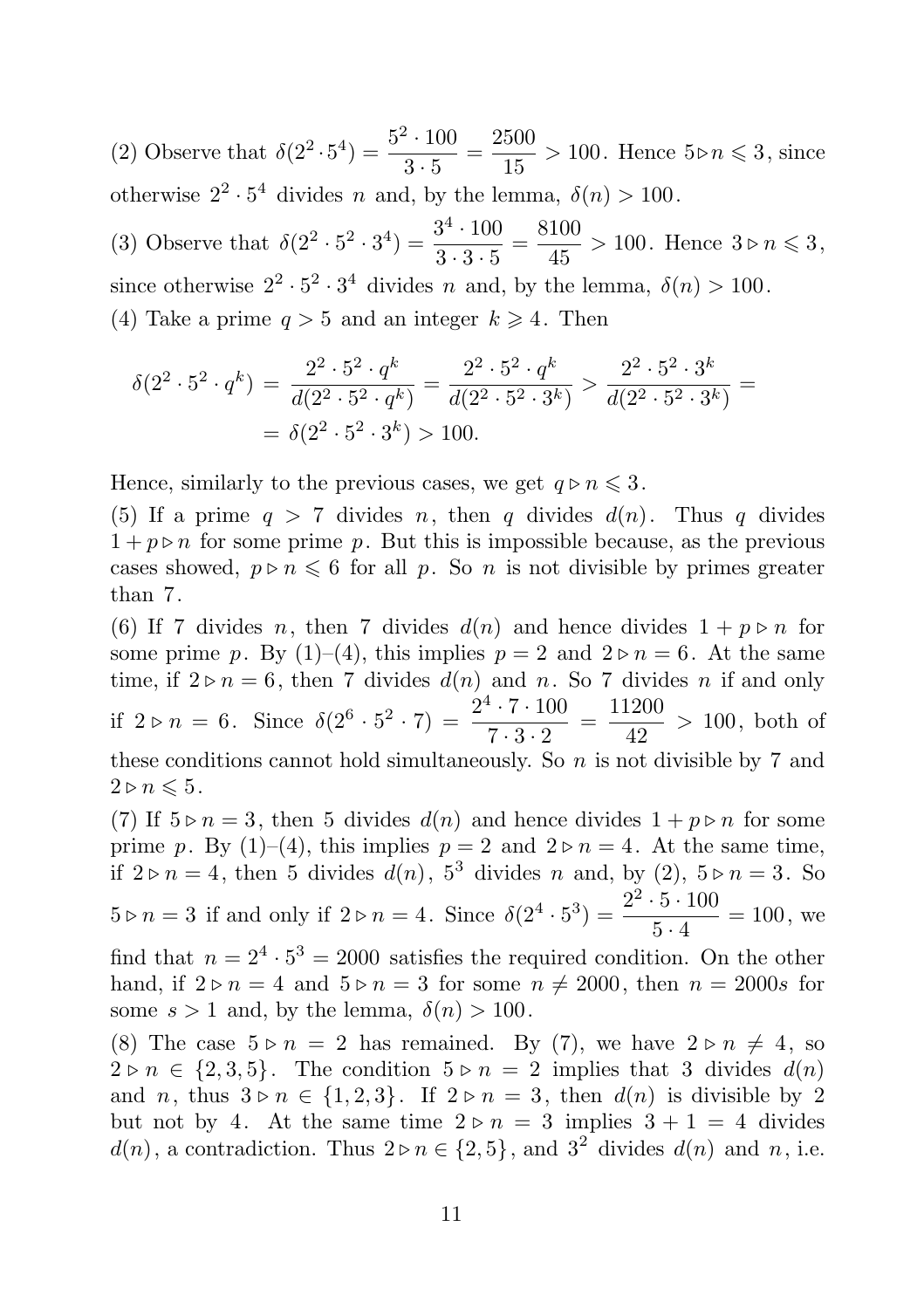$3 \triangleright n \in \{2, 3\}$ . Now  $3 \triangleright n = 2$  would imply that  $3^3$  divides  $d(n)$  and  $n$ , a contradiction; on the other hand  $3 \triangleright n = 3$  would imply  $3 \triangleright d(n) = 2$  and hence  $3 \triangleright n = 2$ , a contradiction.

15. Note that n must be congruent to 1 or 5 modulo 6, and proceed by induction on  $|n/6|$ . It can easily be checked that the assertion holds for  $n \in \{1, 5\}$ . Let  $n > 6$ , and put  $t = k^2 + k + 1$ . The claim follows by:

$$
(k+1)^n - k^n - 1 = (t+k)(k+1)^{n-2} - (t - (k+1))k^{n-2} - 1
$$
  
\n
$$
\equiv k(k+1)^{n-2} + (k+1)k^{n-2} - 1
$$
  
\n
$$
\equiv (t-1)((k+1)^{n-3} + k^{n-3}) - 1
$$
  
\n
$$
\equiv -(k+1)^{n-3} - k^{n-3} - 1
$$
  
\n
$$
\equiv -(t+k)(k+1)^{n-5} - (t - (k+1))k^{n-5} - 1
$$
  
\n
$$
\equiv -k(k+1)^{n-5} + (k+1)k^{n-5} - 1
$$
  
\n
$$
\equiv -(t-1)((k+1)^{n-6} - k^{n-6}) - 1
$$
  
\n
$$
\equiv (k+1)^{n-6} - k^{n-6} - 1 \pmod{t}.
$$

Alternative solution. Let  $P(k) = (k+1)^n - k^n - 1$ , and let  $\omega_1$ ,  $\omega_2$  be the two roots of the quadratic polynomial  $k^2 + k + 1$ . The problem is then equivalent to showing that  $P(\omega_1) = P(\omega_2) = 0$  when  $gcd(n, 6) = 1$ , which is easy to check.



Figure 7

16. If  $|OA| = a$ ,  $|OB| = b$ ,  $|OC| = c$  (see Figure 7), then the inequality follows from  $|AC| \leq |AB| + |BC|$  by applying the cosine theorem to triangles  $AOB$ ,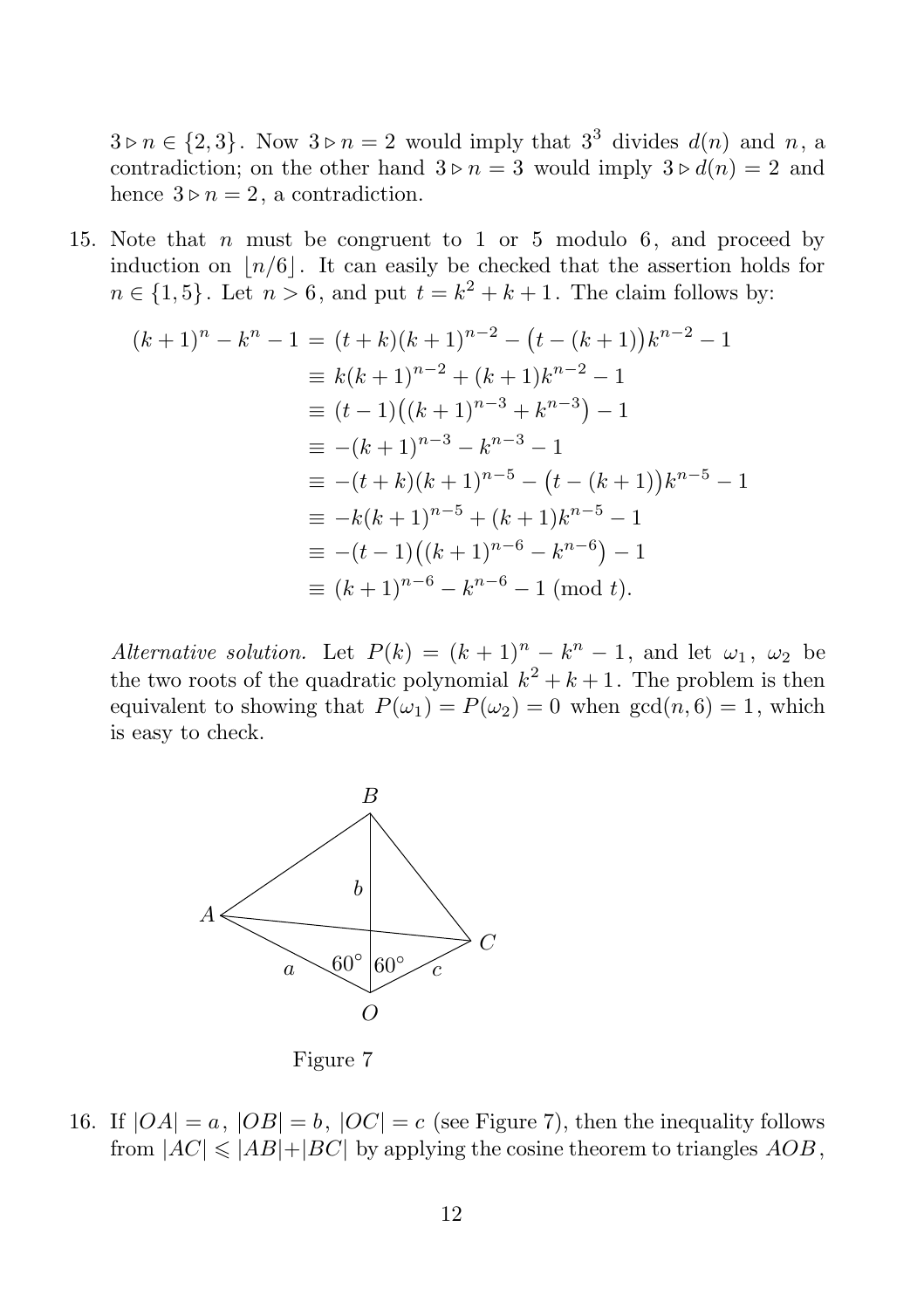BOC and AOC. The same argument holds if the quadrangle OABC is concave.

17. Answer:  $x = \frac{1 \pm \sqrt{2}}{2}$  $\frac{z\sqrt{2}}{2}$ ,  $y = 2$ ,  $z = \frac{1 \pm \sqrt{2}}{2}$  $\frac{z}{2}, t = 2 \text{ or } x = 2, y = \frac{1 \pm \sqrt{2}}{2}$  $\frac{1}{2}$ ,  $z=2, t=\frac{1\mp\sqrt{2}}{2}$  $\frac{1}{2}$ .

Let  $A = x + z$  and  $B = y + t$ . Then the system of equations is equivalent to

$$
\begin{cases}\nA+B=5\\ AB=4\\ Bxz+Ayt=3\\ (Bxz)\cdot(Ayt)=-4.\n\end{cases}
$$

The first two of these equations imply  $\{A, B\} = \{1, 4\}$  and the last two give  ${Bxz, Ayt} = {-1, 4}$ . Once  $A = x + z$ ,  $B = y + t$ , Bxz and Ayt are known, it is easy to find the corresponding values of  $x, y, z$  and  $t$ . The solutions are shown in the following table.

| $\boldsymbol{A}$ |   | $B \mid Bxz \mid Ayt$ | x, z | y, t |
|------------------|---|-----------------------|------|------|
| $\mathbf{1}$     | 4 | $-1$                  | 2    |      |
|                  |   |                       |      |      |
| 4                |   |                       |      |      |
| 4                |   |                       |      | 2    |

18. Answer:  $x = y = 1 + \sqrt{2}$ .

Note that

$$
x + \frac{1}{x} + 2 - 2\sqrt{2x + 1} = \frac{x^2 + 2x + 1 - 2x\sqrt{2x + 1}}{x} = \frac{1}{x}(x - \sqrt{2x + 1})^2.
$$

Hence the original equation can be rewritten as

$$
\frac{1}{x}\left(x-\sqrt{2x+1}\right)^2 + \frac{1}{y}\left(y-\sqrt{2y+1}\right)^2 = 0.
$$

For  $x, y > 0$  this gives  $x - \sqrt{2x + 1} = 0$  and  $y - \sqrt{2y + 1}$ . It follows that the only solution is  $x = y = 1 + \sqrt{2}$ .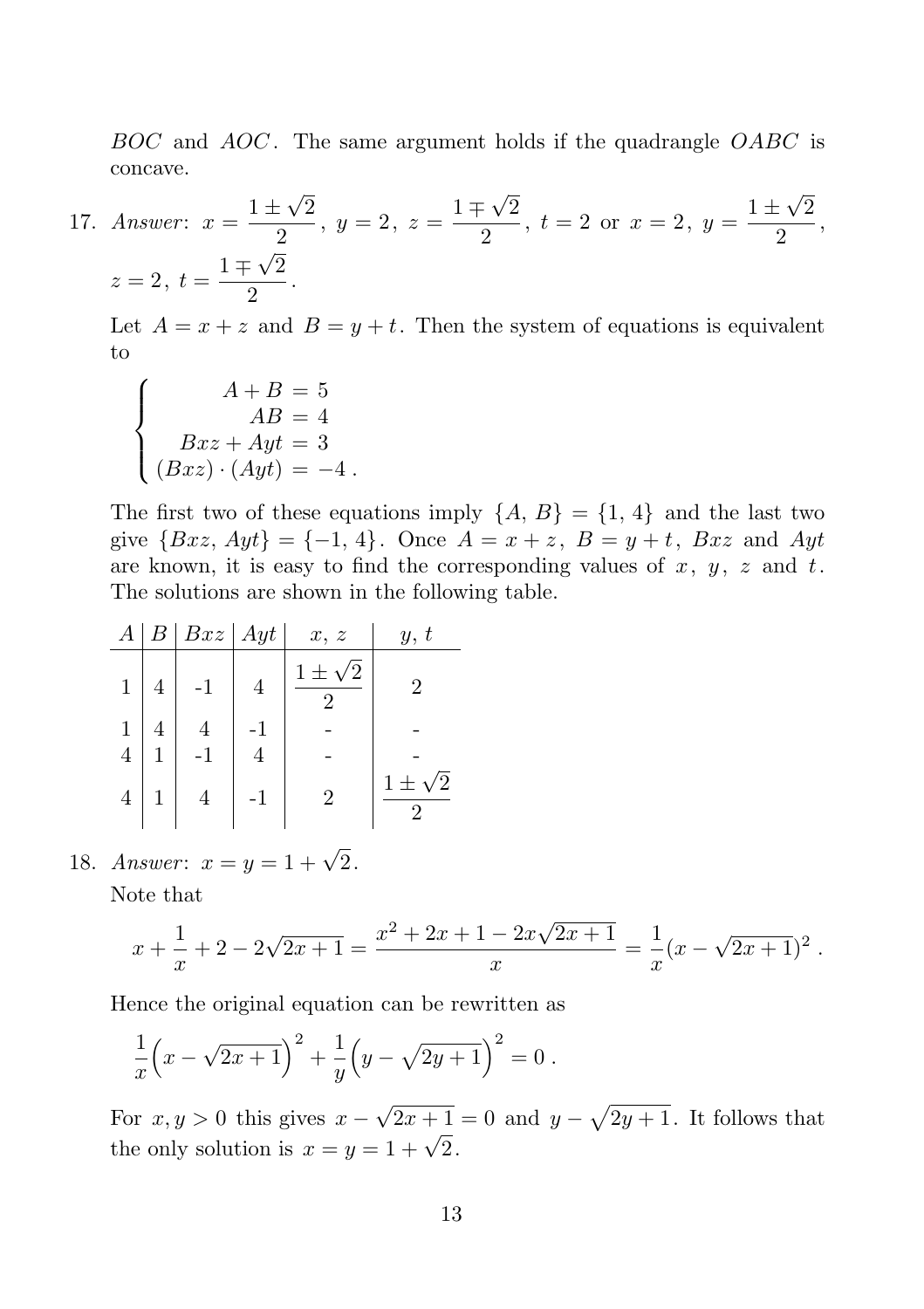19. Use induction. For  $n = 1$  the inequality reads  $t^2 \geq (t-1)^2 + (2t-1)$  which is obviously true. To prove the induction step it suffices to show that

$$
t^{2}(t-1)^{2n} + t^{2}(2t-1)^{n} \geq (t-1)^{2n+2} + (2t-1)^{n+1}.
$$

This easily follows from  $t^2 \geqslant (t-1)^2$  (which is true for  $t \geqslant \frac{1}{2}$ )  $\frac{1}{2}$ ) and  $t^2 \ge 2t-1$ (which is true for any real  $t$ ).

Alternative solution. Note that

$$
t^{2n} = (t^2)^n = ((t-1)^2 + (2t-1))^{n}.
$$

Applying the binomial formula to the right-hand side we obtain a sum containing both summands of the right-hand side of the given equality and other summands each of which is clearly non-negative.

20. Squaring both sides of the given equality and applying  $x(x + 2) \leq (x + 1)^2$ to the numerator of the obtained fraction and cancelling we have

$$
x_n^2 \leqslant \frac{(2n+1) \cdot (4n+1)}{(2n)^2} < 2 + \frac{2}{n} \, .
$$

Similarly (applying  $x(x+2) \leq (x+1)^2$  to the denominator and cancelling) we get

$$
x_n^2 \geqslant \frac{(4n+1)^2}{2n \cdot 4n} > 2 + \frac{1}{n} .
$$

Hence

$$
\frac{1}{n} < x_n^2 - 2 < \frac{2}{n}
$$

and

$$
\frac{1}{n(x_n + \sqrt{2})} < x_n - \sqrt{2} < \frac{2}{n(x_n + \sqrt{2})}.
$$

From the first chain of inequalities we get  $x_n > \sqrt{2}$  and  $x_n < 2$ . The result then follows from the second chain of inequalities.